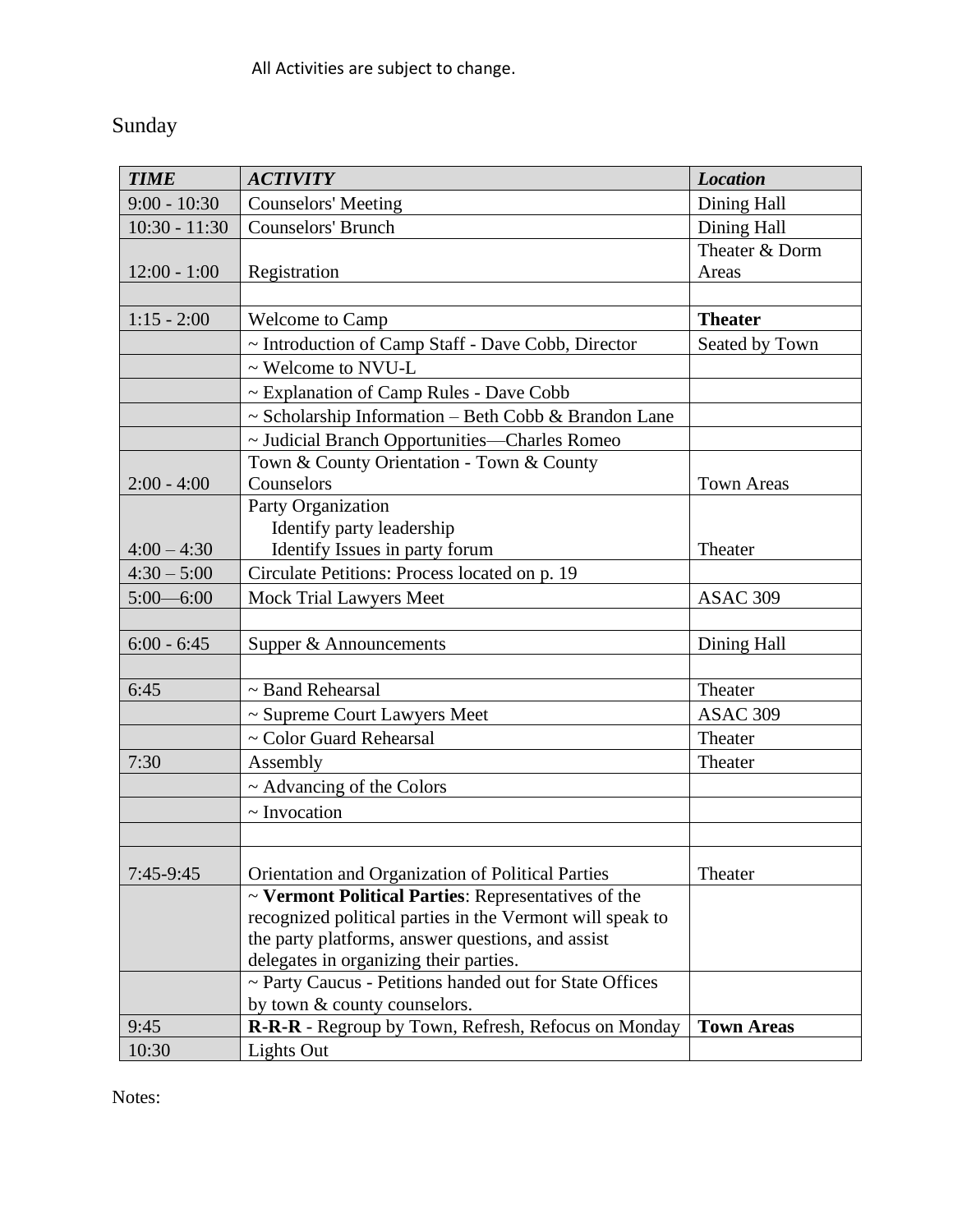### *Monday Overview*

#### **Monday is about establishing your town –**

#### **Today, you will:**

- ✓ Petitions **DUE** to office after lunch
- $\checkmark$  Observe a Mock Town Meeting
- $\checkmark$  Elect your town officials
- $\checkmark$  Learn about town positions from our resource volunteers
- $\checkmark$  Dissect the Town Problem during the Town Activity Period
- ✓ **Designate two town members for the Bill Writing Seminar on Monday afternoon**.
- $\checkmark$  Have organized recreation & activities
- ✓ Hear from several of Vermont's Constitutional Officers
- $\checkmark$  Work within your political party on your platform

#### **If you are interested in running for office, don't forget to:**

- $\checkmark$  Work within your political party
- $\checkmark$  Complete your Consent to Candidate and Petition forms.
- ✓ **PETITIONS AND CONSENT FORMS ARE DUE AT 12:45!**
- $\checkmark$  Write your campaign speech See Appendix F Attend Mr. Terry's seminar this afternoon!
- $\checkmark$  WRITE-IN CANDIDATES for the PRIMARY ELECTION  $\sim$  Sign up to give speech (Only if you wish to be a major party candidate)

#### **If you are interested in the judiciary system:**

- $\checkmark$  Sign up for the Judicial Nominating Board
- ✓ Complete and return the Judge's Resume Form: **Deadline** ~ 8:00 AM Tuesday

#### **Don't forget to:**

✓ *Bring 2 forms of identification if you want to be registered to vote. Secretary of State Jim Condos will hold Voter Registration for all delegates who will be old enough to vote in the next general election*.

- $\checkmark$  Get your scholarship forms from the Main Office and start filling them in.
- $\checkmark$  Schedule a scholarship interview with scholarship director in Main Office.
- $\checkmark$  Judicial Introduction Charles Romeo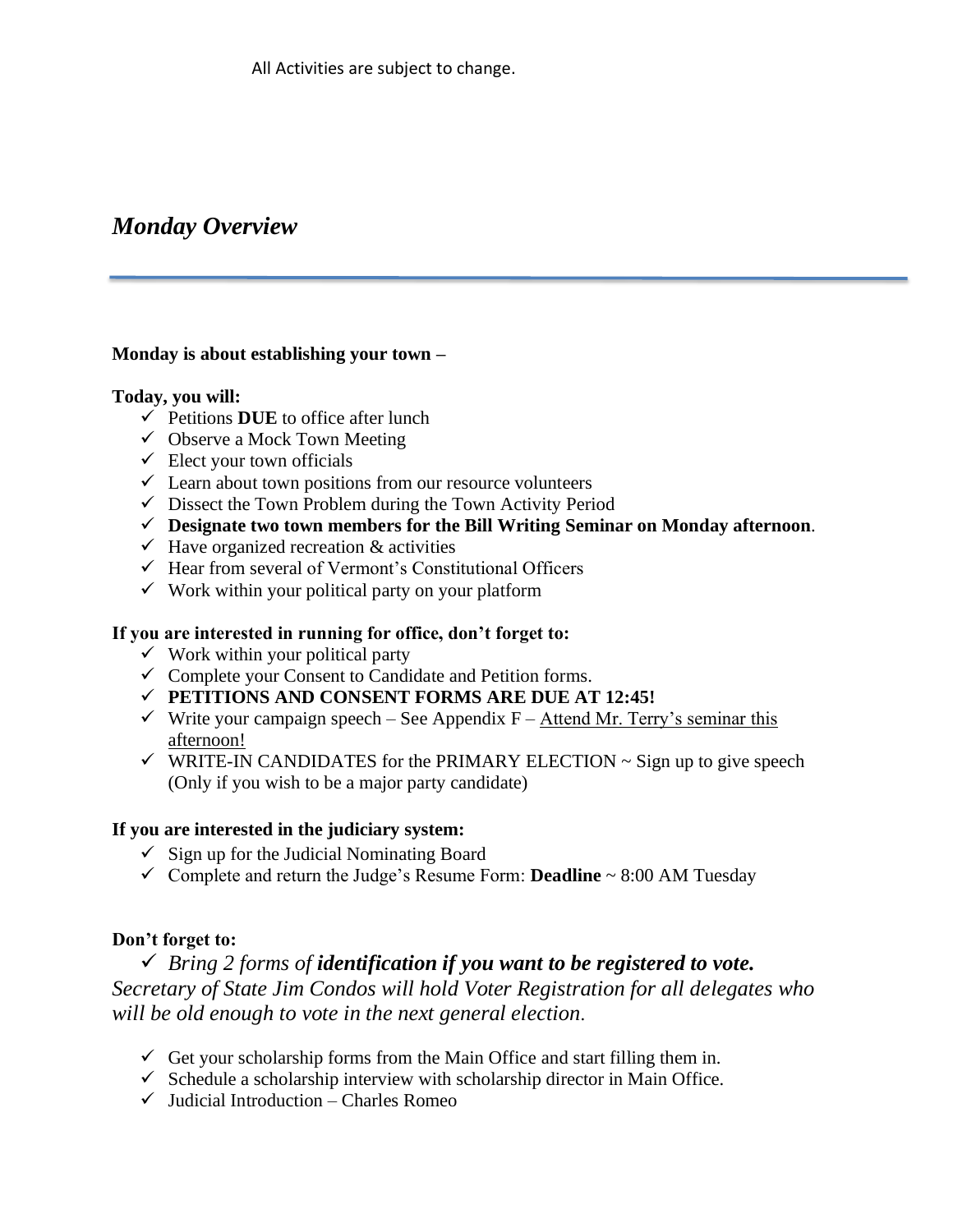All Activities are subject to change.

Monday

| <b>Time</b>    | <b>Activity</b>                                                              | <b>Location</b>             |  |
|----------------|------------------------------------------------------------------------------|-----------------------------|--|
|                |                                                                              |                             |  |
| 6:15 AM        | <b>WAKE UP</b>                                                               | <b>Dormitory Area</b>       |  |
| 6:45           | Roll Call by Town Clerks                                                     | Town Area                   |  |
| 7:00           | <b>Breakfast</b>                                                             | Dining Hall                 |  |
| 7:45           | Petitions due to office                                                      |                             |  |
| 7:30           | <b>Counselors' Meeting</b>                                                   | Dining Hall                 |  |
|                | <b>INSPECTION OF QUARTERS - NO ONE ALLOWED</b>                               |                             |  |
| $8:00 - 10:00$ | IN DORMS AT THIS TIME                                                        |                             |  |
|                |                                                                              |                             |  |
| $8:00 - 8:15$  | Mock Town Meeting - Counselors                                               | <b>Twilight Theatre</b>     |  |
| $8:15 - 8:30$  | <b>Explanation of Town Officers - Staff</b>                                  | <b>Twilight Theatre</b>     |  |
| $8:30 - 10:30$ | Town Meeting: Elections and Town Work Period                                 | <b>Town Meeting Rooms</b>   |  |
|                | Town Officer Orientation Sessions: All delegates will                        |                             |  |
| $10:30 -$      | attend one session that relates to his elected position within               | Per Schedule                |  |
| 11:45          | See Counselors for schedule and locations<br>his town.                       |                             |  |
| 11:45          | Lunch                                                                        |                             |  |
|                | ~ Sign-up for Judicial Nominating Board                                      | Main Office LAC 343         |  |
|                | ~ Judge's Resume Forms available                                             | Main Office LAC 343         |  |
| 12:30          | <b>Band Rehearsal</b>                                                        | <b>Twilight Theatre</b>     |  |
| 12:45          | <b>DEADLINE for ALL COUNTY PETITIONS!</b>                                    |                             |  |
|                |                                                                              |                             |  |
| $12:45 - 1:30$ | Town Activity Period - Campaigning Period - Counselors                       | <b>Town Meeting Rooms</b>   |  |
| $1:45 - 4:45$  | Activity & Recreation Period - Various activities & sports                   | <b>NVU-L Athletic Areas</b> |  |
| $5:00 - 6:00$  | <b>Mock Trial Preparation</b>                                                | ASAC 309                    |  |
| $5:00 - 6:00$  | Speech Writing & Presentation - Christian Terry                              | <b>ACT 202</b>              |  |
| $5:00 - 6:00$  | <b>Bill Writing Seminar</b>                                                  | <b>LAC 400</b>              |  |
| 6:00 PM        | Supper                                                                       | Dining Hall                 |  |
| 6:45           | <b>Deadline</b> for write-in candidate sign-ups to speak                     | Main Office LAC 343         |  |
| $7:00 - 8:00$  | General Assembly                                                             | <b>Twilight Theatre</b>     |  |
|                | $\sim$ Panel of Vermont Elected Officials                                    |                             |  |
|                | Secretary of State Jim Condos                                                |                             |  |
|                | <b>State Treasurer Beth Pearce</b><br><b>Attorney General Representative</b> |                             |  |
|                | $\sim$ Voter Registration – for delegates turning 18 prior to the            |                             |  |
|                | next election. Must have proper ID - See Overview                            |                             |  |
|                | ~ Oath of Office to Town Selectmen                                           |                             |  |
| $8:00 - 9:45$  | ~ Announcement of Judicial Nominating Board                                  | <b>Twilight Theatre</b>     |  |
|                | Campaign Speeches: Candidates for state offices whose                        |                             |  |
|                | petitions were accepted for the PARTY PRIMARY                                |                             |  |
|                | ELECTIONS and write-in candidates.                                           |                             |  |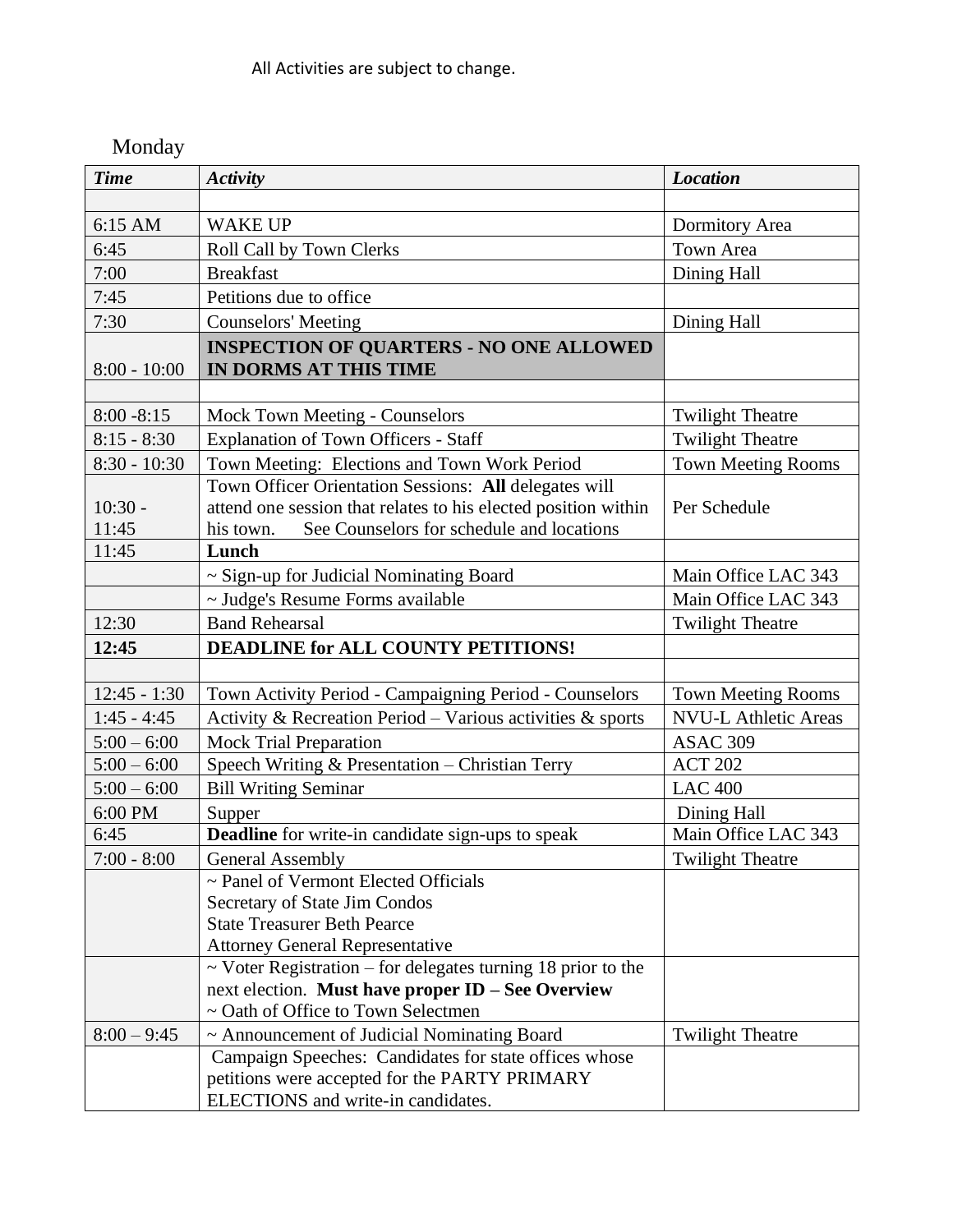|     | $9:45-10:00$   <b>R-R-R</b> - Regroup by Town, Refresh, Refocus on Monday | Town Areas |
|-----|---------------------------------------------------------------------------|------------|
| TBD | LIGHTS OUT!                                                               |            |

### *Tuesday Overview*

#### **Tuesday is about the state election process…**

#### **Today, you will:**

- ✓ **Review the process for Write-Ins**
- ✓ Hold your Primary elections **Vote by Party Block only**!
- $\checkmark$  Work with your townspeople on the Town Problem
- $\checkmark$  Discuss ideas for Bills you would see and write in Montpelier on Thursday.
- $\checkmark$  Turn in scholarship application/ Sign up for interviews.

#### **If you were successful in the Primary, don't forget to:**

- $\checkmark$  Continue to work within your political party
- $\checkmark$  Refine your campaign speech See Appendix F or Mr. Terry

#### **If you are involved in the judiciary system:**

- $\checkmark$  Judicial Nominating Board meets at 11:15 AM
- $\checkmark$  Complete and return the Judge's Resume Form DEADLINE: 11:15 AM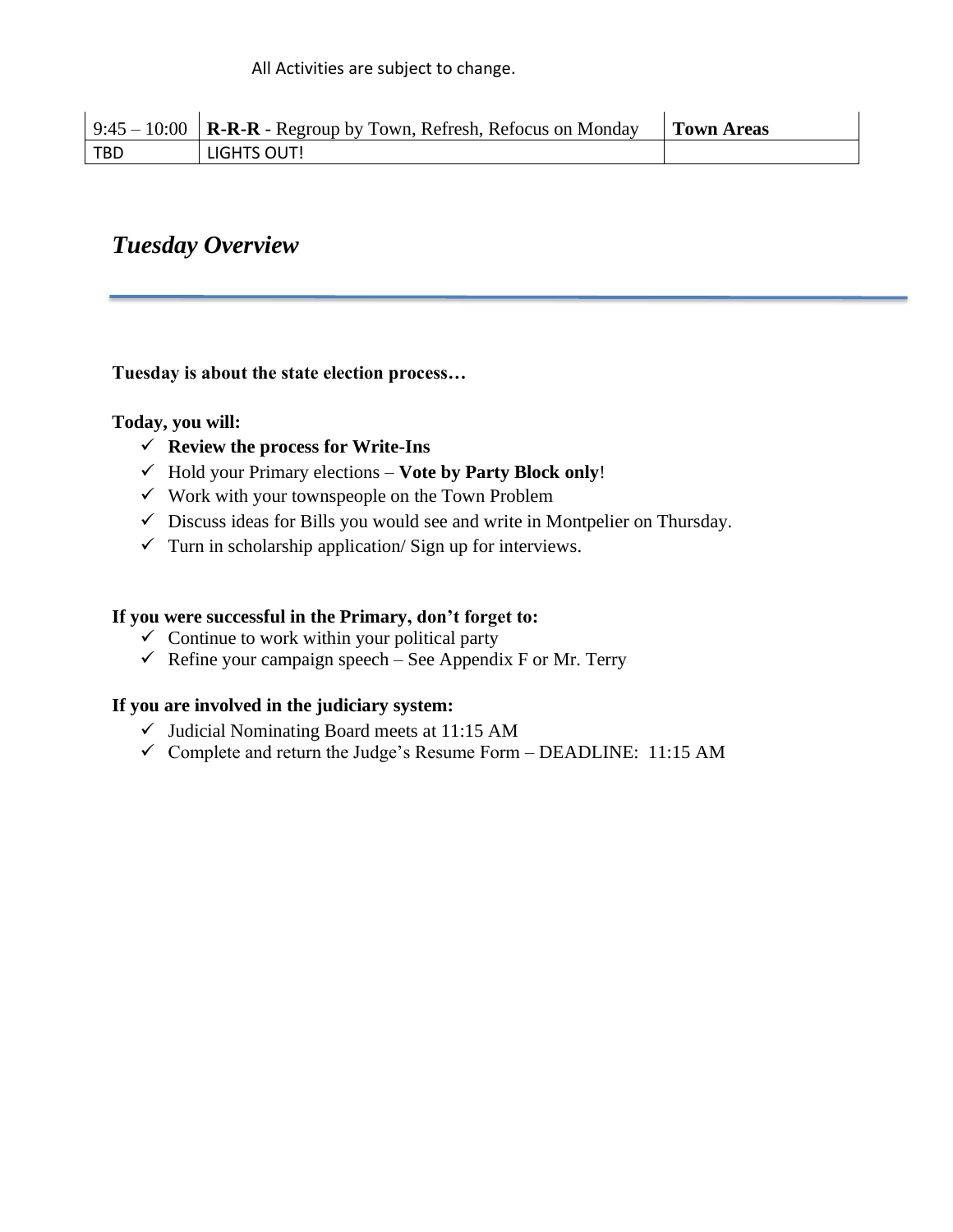# Tuesday

| <b>Time</b>      | <b>Activity</b>                                                                                               | <b>Location</b>         |
|------------------|---------------------------------------------------------------------------------------------------------------|-------------------------|
| 6:15 AM          | <b>WAKE UP</b>                                                                                                | Dormitory Area          |
| 6:45 AM          | Roll Call by Town Clerks                                                                                      | Town Dorm Area          |
| 7:00 AM          | <b>Breakfast</b>                                                                                              | Dining Hall             |
| 7:30 AM          | <b>Counselors' Meeting</b>                                                                                    | Dining Hall             |
| $8:00 - 10:00$   | <b>INSPECTION OF QUARTERS - NO ONE ALLOWED IN</b><br><b>DORMS AT THIS TIME</b>                                |                         |
| $8:00 - 8:15 AM$ | <b>Explanation of Primary Election Process - Counselors</b>                                                   | Town Hall Area          |
| $8:15 - 9:15$    | Primary Elections: State, County Officers and Town<br>Representatives elected by party affiliation            | Town Hall Area          |
| $9:15 - 10:30$   | Town Activity Period - Meetings of the Select Board, School<br>Board, various Town groups. See Town Warnings! | Town Hall Area          |
| $10:30 - 11:45$  | Campaign Time                                                                                                 | Town Hall Area          |
| 11:15            | $\sim$ <b>DEADLINE</b> for Judicial Resumes & Applications                                                    | Main Office LAC 343     |
|                  |                                                                                                               |                         |
| 11:45 AM         | <b>LUNCH</b>                                                                                                  | Dining Hall             |
|                  | ~ Primary Election Results available.<br>~ Independent candidate petitions available.                         |                         |
| 12:30 PM         | <b>Band Rehearsal</b>                                                                                         | <b>Twilight Theatre</b> |
|                  | <b>Judicial Nominating Board Meets</b>                                                                        | ASAC 309                |
| $1:15 - 4:45$ PM | Activity & Recreation Period                                                                                  | NVU-L Areas             |
|                  | Mock Trial/Supreme Court Prep Sessions                                                                        | ASAC 309                |
| 5:00 PM          | Supreme Court Lawyers Meet (if needed)                                                                        | ASAC 309                |
| 5:15 PM          | ~ Deadline for Independent Candidate Petitions                                                                | Main Office LAC 343     |
|                  | $\sim$ Write-In Candidates Sign up for speeches                                                               | Main Office LAC 343     |
|                  |                                                                                                               |                         |
| 6:00 PM          | Supper & Announcements                                                                                        | Dining Hall             |
| 6:30 -7:30 PM    | Mock Trial Prep (if needed)                                                                                   | ASAC 309                |
| 7:30 PM          | Deadline to turn in scholarship applications                                                                  | <b>LAC 343</b>          |
|                  |                                                                                                               |                         |
| 7:30             | General Assembly - All Attend                                                                                 | <b>Twilight Theatre</b> |
| 7:30 PM          | Presentation of Party Platforms - Party Chairmen                                                              |                         |
|                  | Campaign Speeches by candidates for state offices - Write-                                                    |                         |
| 8:00 PM          | Ins speak first. - 3 minute speeches                                                                          |                         |
|                  | <b>BREAK</b>                                                                                                  |                         |
| 9:00             | <b>Gubernatorial Candidates Debate</b>                                                                        |                         |
| 9:45             | R-R-R - Regroup by Town, Refresh, Refocus on Monday                                                           | <b>Town Areas</b>       |
| 10:30            | Lights Out                                                                                                    |                         |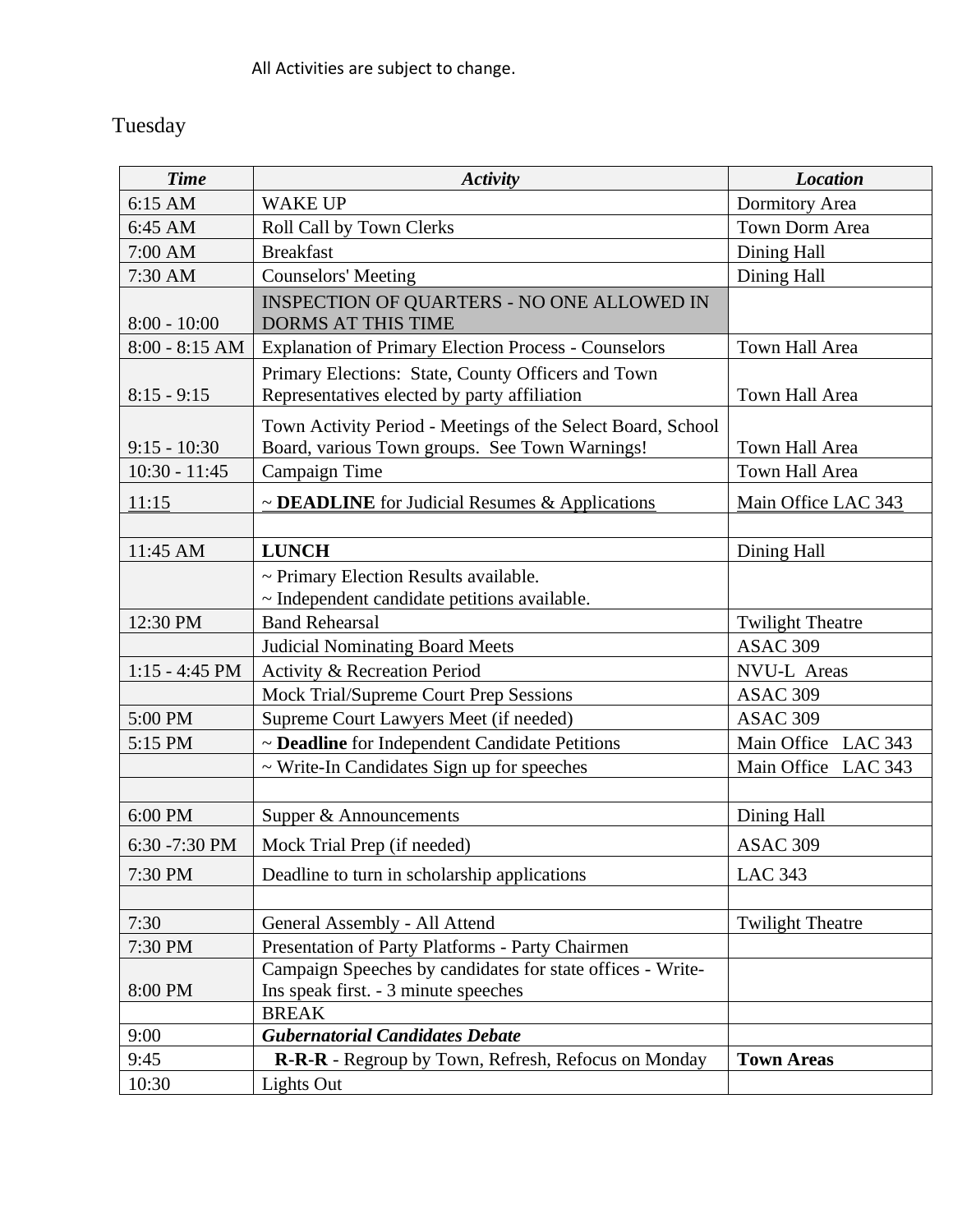### *Wednesday Overview*

#### **Wednesday is about the state election process…**

#### **Today, you will:**

- $\checkmark$  **Elect** state and county officials in the General Elections
- ✓ Work with member of the Vermont Legislature to **organize** your Senate and House
- ✓ **Write bills** to be considered in Montpelier on Thursday
- $\checkmark$  Assign roles and responsibilities necessary for conducting business on Thursday
- ✓ **Inaugurate** your governor and constitutional officers

#### **Today, we will:**

- $\overline{\smash{\checkmark}}$  Hear from the Boys' State band tonight at the Concert
- $\checkmark$  Welcome members of the American Legion, parents, and friends to Boys' State
- $\checkmark$  Hear from delegates from previous Boys' State programs

#### **If you are running for office, don't forget to:**

 $\checkmark$  Remind the voters who you are and what office you are running for.

#### **If you are involved in the judiciary system:**

 $\checkmark$  Review the Daily Schedule for times and locations of Supreme Court appeal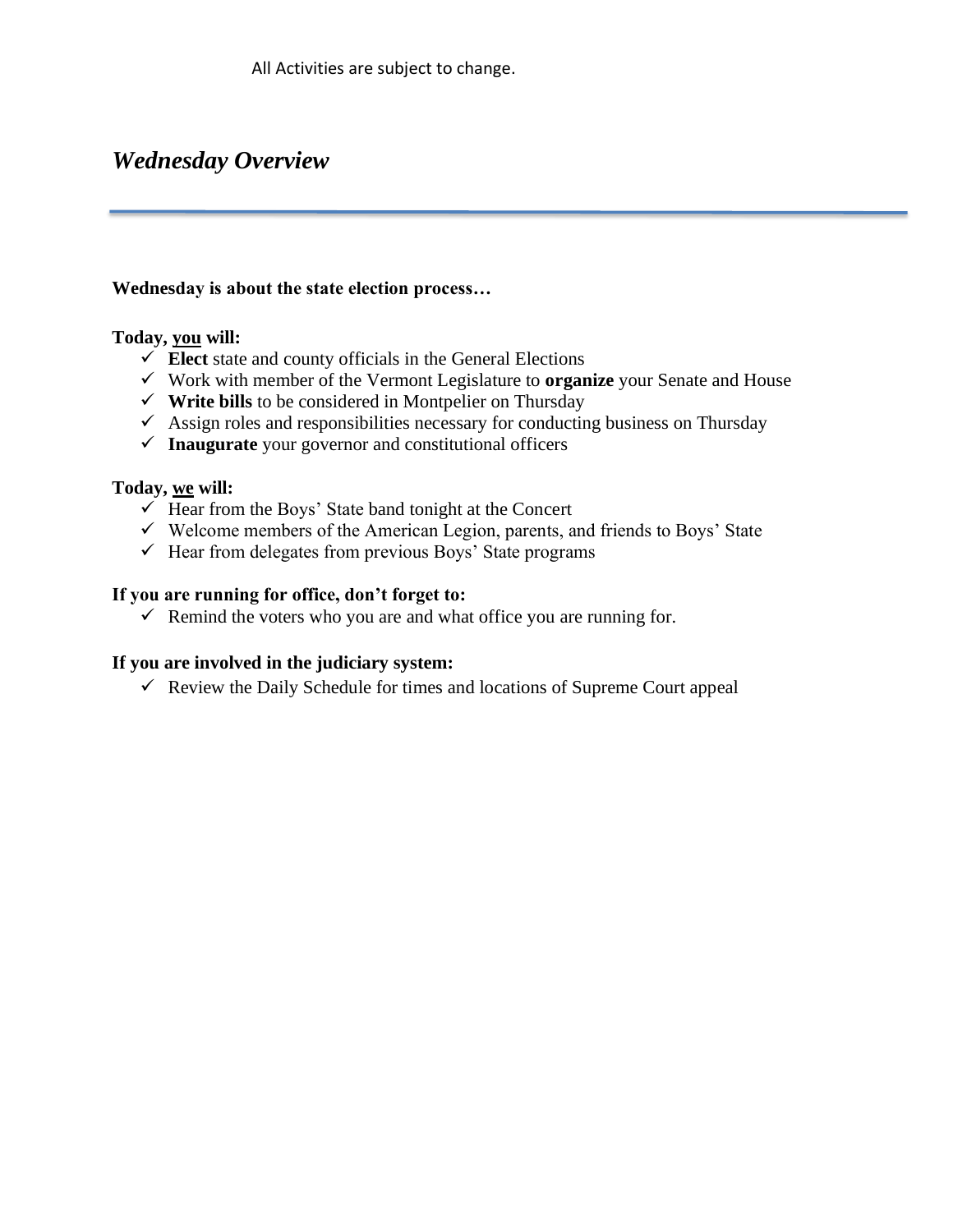### All Activities are subject to change.

| <b>Time</b>     | <b>Activity</b>                                                                                        | <b>Location</b>     |
|-----------------|--------------------------------------------------------------------------------------------------------|---------------------|
| 6:15            | <b>WAKE UP</b>                                                                                         |                     |
| 6:45            | Roll Call by Town Clerks                                                                               |                     |
| 7:00            | <b>Breakfast</b>                                                                                       | Dining Hall         |
| 7:30            | <b>Counselor's Meeting</b>                                                                             | Dining Hall         |
| 8:00            | <b>Description of General Election Process</b>                                                         | <b>Town Areas</b>   |
| $8:00 - 10:00$  | <b>INSPECTION OF QUARTERS - NO ONE ALLOWED IN</b><br><b>DORMS AT THIS TIME</b>                         |                     |
| 8:15            | General Elections - State, County, and Town                                                            | <b>Town Areas</b>   |
| $9:00 - 11:30$  | Town Meeting & Town Work Session                                                                       | <b>Town Areas</b>   |
| $11:00 - 11:45$ | <b>Band Rehearsal</b>                                                                                  | Twilight<br>Theatre |
| $11:45 - 12:30$ | Lunch                                                                                                  | Dining Hall         |
|                 |                                                                                                        | Twilight            |
| 12:15           | Band Rehearsal ~ Color Guard Rehearsal                                                                 | Theatre             |
|                 |                                                                                                        | Twilight            |
| 1:15            | <b>Organization of the Legislature - ALL ATTEND</b>                                                    | Theatre             |
| 2:00            | House & Senate Group Orientation - Committee assignments, bill<br>writing, delegate assignments, other |                     |
| $3:00 - 4:00$   | <b>Inauguration Practice</b>                                                                           |                     |
| $4:00 - 5:30$   | Activity & Recreation Period                                                                           | Various Areas       |
|                 | All Star Volleyball Game<br>$\rightarrow$                                                              |                     |
| 5:00            |                                                                                                        | Gym                 |
|                 | ~ Boys' State Committee Meeting                                                                        | Dining Hall         |
|                 | ~ Deadline for submissions of Bills for legislative consideration<br>during Thursday's General Session | <b>LAC 343</b>      |
| 5:30            | Mock Trial Lawyers Meet                                                                                | Twilight 202        |
| 6:00            | Dinner                                                                                                 | Dining Hall         |
|                 |                                                                                                        | Twilight            |
| 6:35            | <b>Band Members Report</b>                                                                             | Theatre             |
|                 | <b>GENERAL ASSEMBLY -</b>                                                                              | Twilight            |
| 7:00            | Parents, friends, & Legion members are invited to attend.                                              | Theatre             |
|                 | > Boys' State Band Concert                                                                             |                     |
| 8:00            | > Swearing In of Boys' State Constitutional Officers by Boys' State<br><b>Supreme Court Justice</b>    |                     |
|                 | > Inauguration of Governor, Inaugural Address                                                          |                     |
|                 |                                                                                                        |                     |
|                 | > Message to Boys' State Delegates:                                                                    |                     |
|                 | > Remarks from the 2018 Boys' Nation Delegates                                                         |                     |
| 9:45            | CORE time with families and friends.                                                                   |                     |
| <b>TBD</b>      | <b>LIGHTS OUT</b>                                                                                      |                     |

## **Wednesday**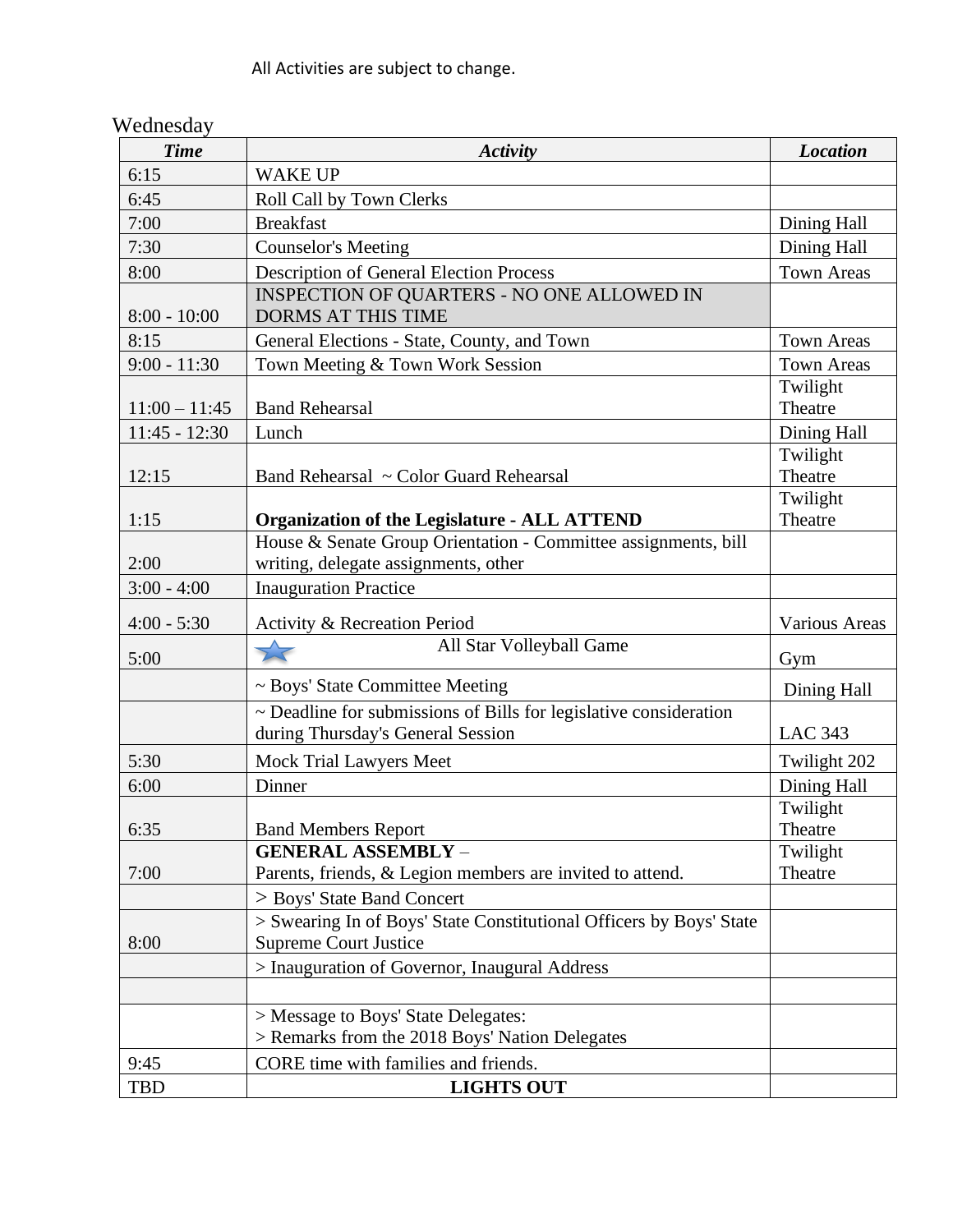### *Thursday Overview*

#### **Thursday is about Montpelier…**

#### **Today, you will:**

- $\checkmark$  Hold your final Town Meeting Decide on all work.
- $\checkmark$  Meet in House & Senate Committees at State House.
- $\checkmark$  Employ what you have learned to date by engaging in the political process in Montpelier
- $\checkmark$  Work directly with Vermont legislators and policy analysts and lobbyists in Committee.
- $\checkmark$  Debate the bills you have worked on in Committee and in your legislative body
- $\checkmark$  Conduct a Joint Session of GMBS; hear from the Honorable Phil Scott, Governor
- $\checkmark$  Executive Branch Officials will visit their role-alike counterparts around Montpelier
- $\checkmark$  Play or observe one of the All-Star games
- $\checkmark$  Marvel to the talents of Marco the Magician!

#### **Today:**

- $\checkmark$  All reports listed on Page 11 of the Green Book are due by 7:30 PM in LAC 343
- $\checkmark$  Town Clerk Books, listing your town's actions on the Town Problem, are due by 7:30 PM in LAC 343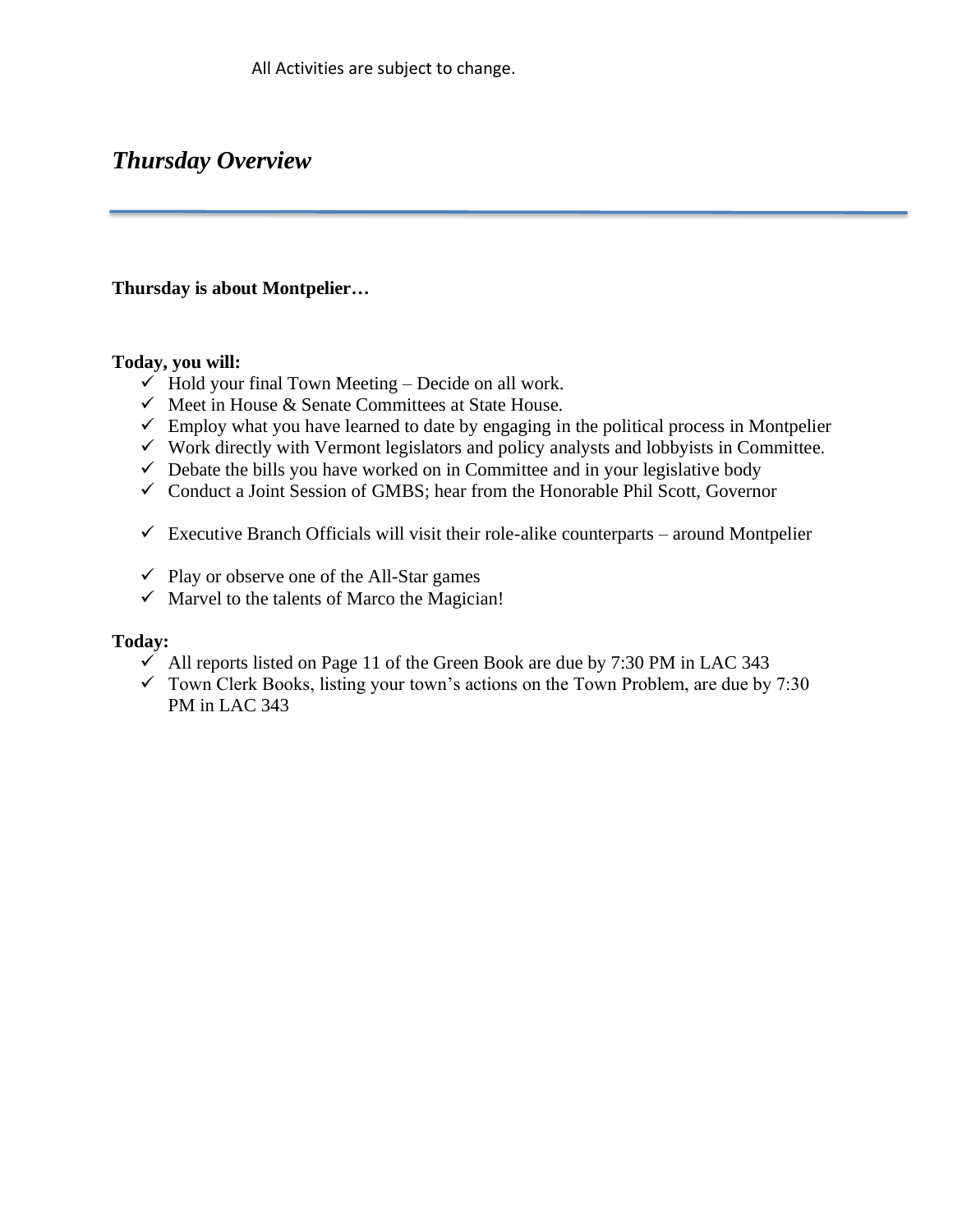## Thursday

| <b>Time</b>    | <b>Activity</b>                                              | <b>Location</b>          |
|----------------|--------------------------------------------------------------|--------------------------|
| 6:15           | <b>WAKE UP</b>                                               |                          |
| 6:45           | Roll Call by Town Clerks                                     |                          |
| 7:00           | <b>Breakfast</b>                                             | Dining Hall              |
| $7:45 - 8:55$  | Town Meeting - Finalize & Vote on Town Business              | <b>Town Areas</b>        |
|                |                                                              |                          |
| $9:00 - 10:00$ | School District Meeting - Finalize & Vote on School Business | <b>Town Areas</b>        |
|                | INSPECTION OF QUARTERS - NO ONE ALLOWED IN                   |                          |
| $8:00 - 10:00$ | <b>DORMS AT THIS TIME</b>                                    |                          |
|                | <b>BUSES LEAVE FOR LEGISLATURE</b>                           | Theater                  |
| 10:00          | & SUPREME COURT IN MONTPELIER                                | Parking Lot              |
|                | Boys' State Photo -                                          |                          |
| <b>ARRIVAL</b> | Special Thanks to Mark Ouimet of Life Touch                  | <b>State House Steps</b> |
|                |                                                              | <b>State House</b>       |
| 11:00          | Legislative Session convenes in Montpelier                   | Various locations        |
| 11:00          | <b>Committee Organization and Assignment</b>                 | <b>Committee Rooms</b>   |
| 11:30          | Lunch                                                        | <b>State House</b>       |
| $12:00 - 1:45$ | ~ House Committee Meetings                                   |                          |
|                | ~ Senate Committee Meetings                                  |                          |
|                | ~ Various Programs, per additional schedule                  |                          |
|                | ~ Supreme Court & Lawyers - Depart State House               | VT Supreme Court         |
| $12:00 - 3:00$ | Lobby for the Supreme Court Building                         |                          |
| 1:00           | <b>Executive Branch Role-Alike Visits</b>                    | Various Offices          |
| $1:45 - 3:15$  | House & Senate convenes<br>Joint Legislative Session         |                          |
| $3:15 - 4:00$  | State of Boys' State Address                                 | House Chamber            |
| 4:00           | Buses leave for State House for LSC                          | North Door Area          |
| 6:00           | Dinner                                                       | Dining Hall              |
|                | <b>ALL TOWN REPORTS</b>                                      |                          |
| 7:30           | AND TOWN CLERK BOOKS DUE                                     | LAC 343                  |
|                |                                                              |                          |
|                | <b>Evening Activities</b>                                    |                          |
|                | All Star Soccer Game                                         |                          |
| $6:30 - 7:30$  |                                                              | <b>Soccer Field</b>      |
| $7:45 - 8:45$  | All Star Basketball Game                                     | Gym                      |
| 9:00           | Marco the Magician                                           | <b>Twilight Theatre</b>  |
|                |                                                              |                          |
| <b>TBD</b>     | <b>LIGHTS OUT!</b>                                           |                          |

Notes: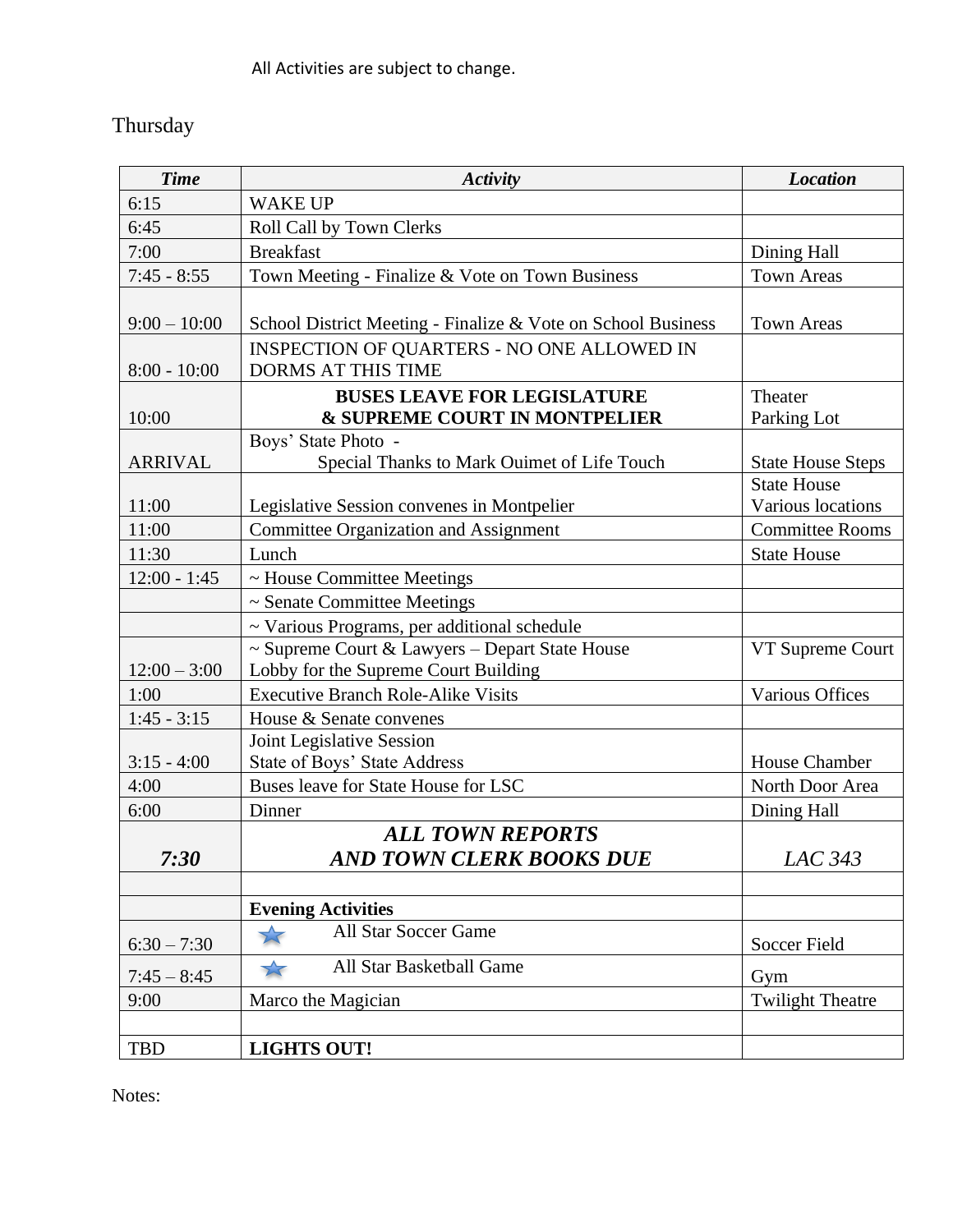All Activities are subject to change.

## *Friday Overview*

#### **Friday is about completion…**

#### **Today, you will:**

- $\checkmark$  Pack your gear and square away your room
- $\checkmark$  Hold you final Town Meeting
- $\checkmark$  Hear the results of the Boys' State Scholarship selections
- $\checkmark$  Learn which delegates are selected for Boys' Nation delegates and alternates
- $\checkmark$  Learn which town earned the honor of being selected as "Model Town"

#### SPECIAL THANKS

Mr. Mark Ouimet, Lifetouch Studios – for the Boys' State picture Representative Mike Marcotte, R, Orleans – 2 Representative Patrick Seymour, R, Sutton/Lyndon Ms. Lucie Garrand, Senior Government Relations Specialist, Down, Rachlin, & Martin PLLC